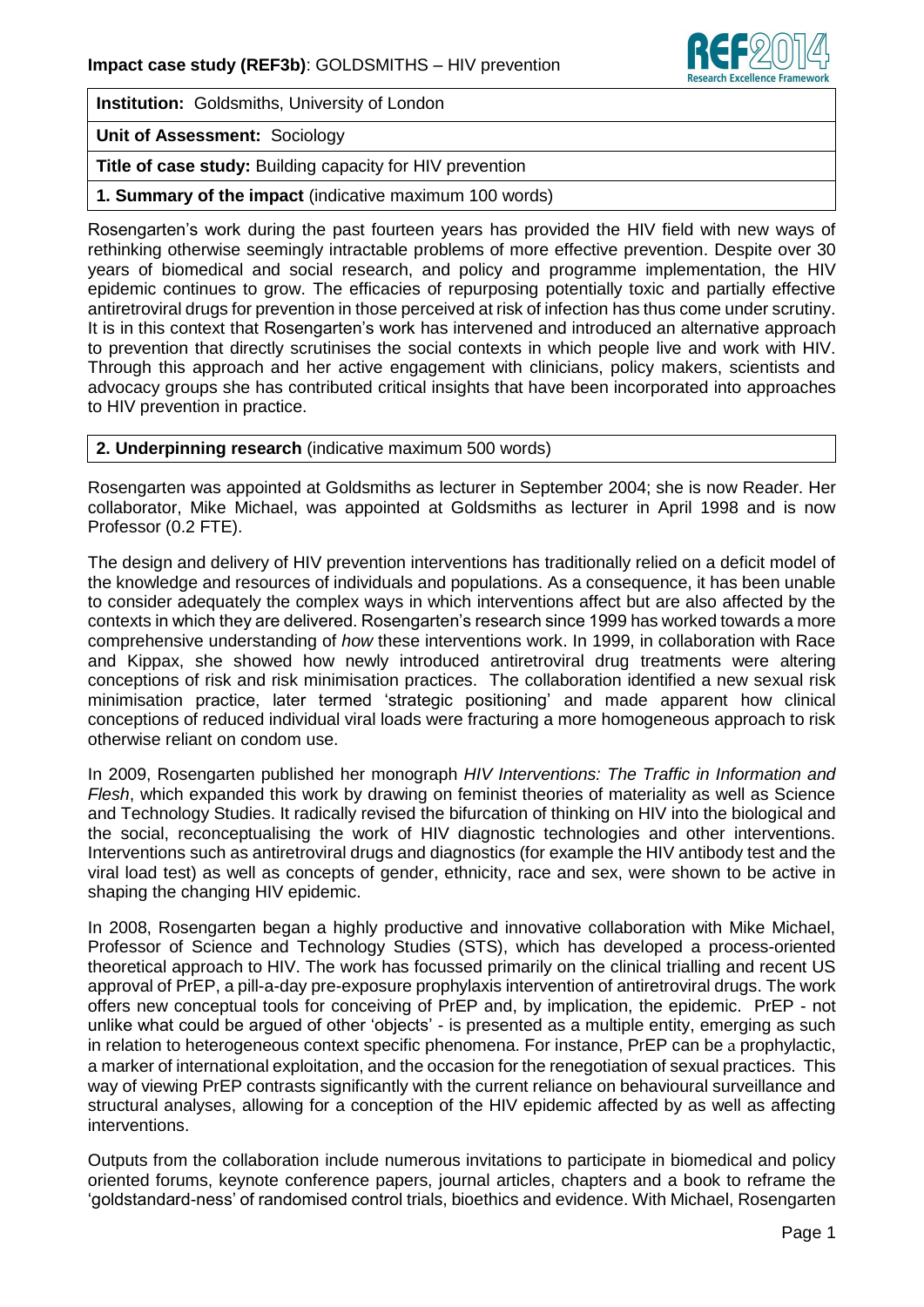## **Impact case study (REF3b)**: GOLDSMITHS – HIV prevention



has demonstrated that randomised control trials and bioethics close down understandings of the complex manner in which prevention - and notably, PrEP - does or does not emerge.

Rosengarten and Michael's timely work on the increasing predominance of biomedical approaches to prevention is now animating ideas across the HIV field. In particular, Rosengarten has drawn on this to found the Association for the Social Sciences and Humanities in HIV (ASSHH). This growing international organisation has been designed to achieve greater impact by the social sciences in the field of HIV, supporting multidisciplinary collaborations and new modes of thinking about HIV interventions.

Rosengarten's research is being further advanced through her establishment of a doctoral research group who are influencing understanding of how biomedical protocols are shaped by the challenge of dealing with stigma factors; how pregnant women with HIV do not necessarily share biomedical understandings of antiretroviral drugs for prevention of mother-to-child transmission; and how the history of the epidemic offers a space for those living and working with HIV to reflect on how HIV science is entangled with gay sexuality, activism, memory and loss, and specific clinical and research practices.

### **3. References to the research** (indicative maximum of six references)

Evidence of the quality of the research: Reference 1 was accepted as a commentary piece in the high-ranking international medical journal, *The Lancet*. Reference 2 was awarded the BSA Sociology of Health and Illness book prize in 2010 as the book 'making the most significant contribution to medical sociology/sociology of health and illness.' A recognised and distinguished academic publisher also published it. Refs 3, 4 & 5 are articles published in refereed journals.

- 1. Rosengarten M, Michael M, Mykhalovskiy E, Imrie J (2008) 'Dealing with the challenges of technological innovation in HIV prevention and treatment.' *The Lancet*, 372 (9636): 357 – 358. DOI: 10.1016/S0140-6736(08)61140-X
- 2. Rosengarten M (2009) *HIV Interventions: Biomedicine and the Traffic in Information and Flesh*. University of Washington Press. (REF output)
- 3. Rosengarten M, Michael, M (2009) 'The performative function of expectations in translating treatment to prevention: the case of HIV pre-exposure prophylaxis or PrEP.' *Social Science & Medicine*, 69: 1049-1055. (REF output)
- 4. Rosengarten M, Michael M (2009) 'Rethinking the bioethical enactment of drugged bodies: On the paradoxes of using anti-HIV drug therapy as a technology for prevention.' *Science as Culture,*  18: 183–99. DOI:10.1080/09505430902885565
- 5. Holt M, Murphy DA, Callender D, Ellard J, Rosengarten M, Kippax S, de Wit JBF (2012) 'Willingness to use HIV pre-exposure prophylaxis and the likelihood of decreased condom use are both associated with unprotected anal intercourse and the perceived likelihood of becoming HIV positive among Australian gay and bisexual men.' *Sexually Transmitted Infections* 88(4): 258-63. doi:10.1136/sextrans-2011-050312.
- 6. Michael M, Rosengarten M (2013) *Innovation and Biomedicine: Ethics, Evidence and Expectation in HIV*. Palgrave Macmillan. (REF output)

## **4. Details of the impact** (indicative maximum 750 words)

Rosengarten's Australian-based research provided the HIV field with an awareness of how the introduction of antiretroviral drugs changed conceptions of risk and risk minimisation practices. It has directly informed policy and prevention education by the Australian Federation of AIDS Organisations<sup>[7]</sup> and has gone on to influence understandings of HIV prevention including randomised trials for HIV prevention in a number of other countries including Canada, Peru, South Africa, Thailand, the United Kingdom and the United States.

Rosengarten's more recent research is now providing the international HIV field with insights into devising more ethical and effective prevention interventions.[8][9] Her work on PrEP provides a radical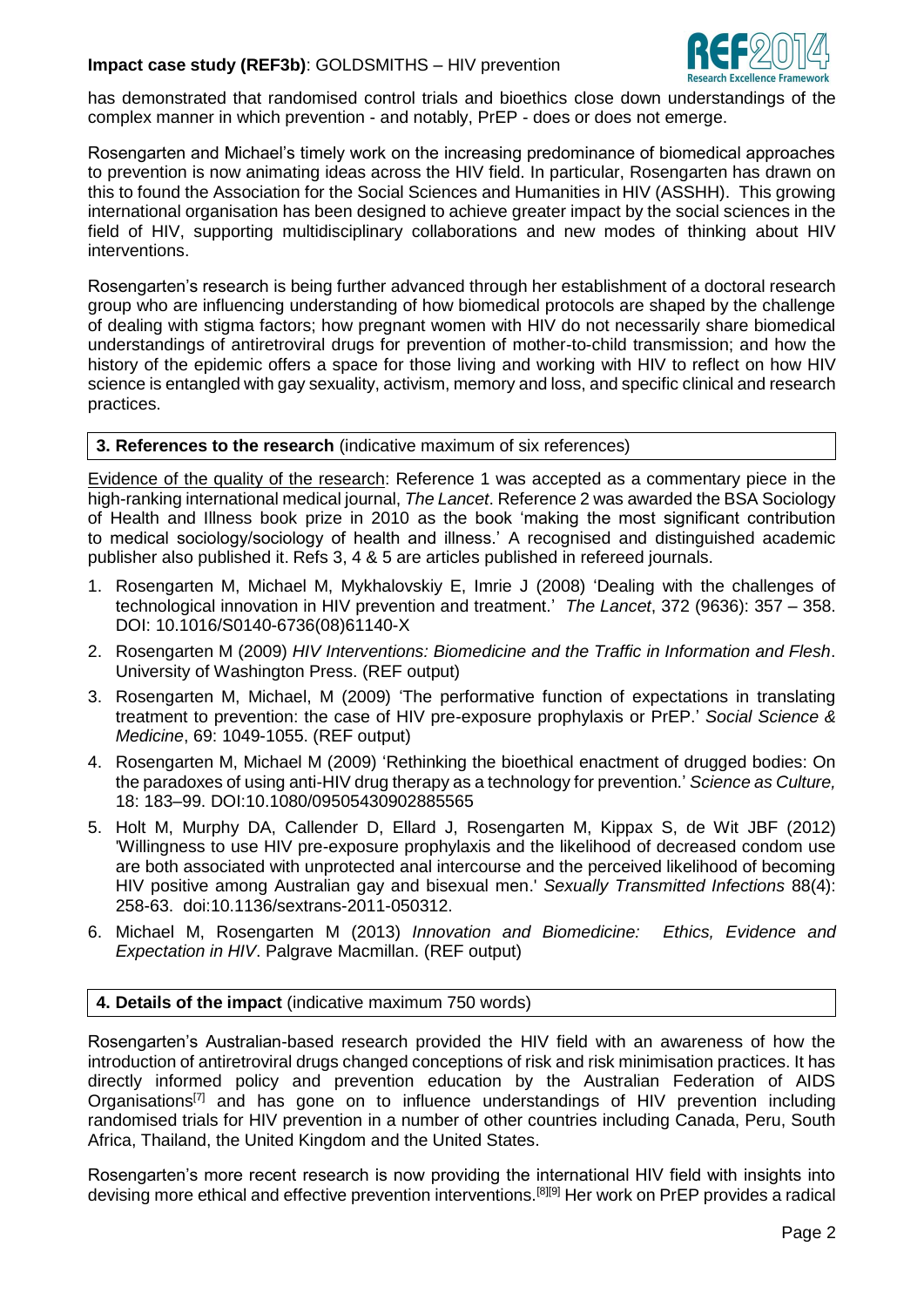# **Impact case study (REF3b)**: GOLDSMITHS – HIV prevention



rethinking of this drug, showing that new forms of interdisciplinary collaboration are needed for more user-friendly and effective interventions.<sup>[10][11]</sup> It has provided new ways of thinking and working that allow scientists, clinicians, policy makers, implementers and social researchers to develop new ways of conducting effective randomised control trials, demonstration studies, and prevention policies.

She has responded to many invitations to address clinical trialists, epidemiologists, clinicians, policy makers, implementers and user advocates;<sup>[12][13][14][15]</sup> to act as co-principal investigator on randomized control trials;<sup>[7]</sup> and she has attracted the participation of those advising on medical guidelines and policy in international forums.<sup>[9][15]</sup>

Rosengarten has led actors within the HIV field to devise new approaches to user interventions such as condoms, pills and needles. It is this activity from which the Association for the Social Sciences and Humanities in HIV (ASSHH) emerged in 2009. ASSHH (Rosengarten founder and Chair 2011- 2013) has attracted the interest of biomedical researchers, policy analysts, implementers and advocacy organisations.<sup>[16]</sup> Non-academic participants which represent people living with HIV include the International AIDS Society (IAS), The Global Fund to Fight AIDS and Tuberculosis and Malaria, International HIV/AIDS Alliance; Australian Federation of AIDS Organisations (AFAO); The Zambia AIDS Related Tuberculosis (ZAMBART), Zambia; British HIV Association (BHIVA); Joint United Nations Programme on AIDS (UNAIDS); World Health Organisation (WHO); and AIDS Vaccine Advocacy Coalition (AVAC).

Through her publications and all of these activities and direct engagements with clinicians, policy makers, scientists and advocacy groups, at a global level and at a number of national levels including the United Kingdom, the following groups of people have benefited from her work: people living with HIV; people at risk of contracting HIV; people targeted as 'experimental subjects' in 'offshore biomedical trials;' HIV specialist clinicians; HIV scientists; HIV international policy analysts and programmers; HIV advocacy organisations; and, HIV prevention educators.

How have they benefited? People living with HIV, people at risk of contracting HIV, advocacy groups, clinicians, scientists, public health policy analysts and programmers and prevention educators have benefitted as a consequence of Rosengarten's attention to the dynamic processual and increasingly heterogeneous area of HIV prevention. She has reconceptualised and extended understandings of antiretroviral drugs as agents affecting risk perceptions and practices, thereby explaining and offering new ways of intercepting modes of HIV transmission.

HIV international policy analysts and programmers, HIV activist organisations, and HIV social scientists have benefited through the rethinking of Pre-Exposure Prophylaxis as a multiple entity, contingent on the context of its use and immensely complex in its generative effects. This has enabled the HIV field to reassess intervention, moving beyond arguments for or against particular drugs in order to attend more closely to *how* context informs effectiveness and that context is itself open to transformation. For example, HIV policy and programming has benefited from acceptability studies conducted with Holt et al., which has been cited in scientific journals that promote the uptake of research findings into routine healthcare in clinical, organisational or policy contexts*.* [17]

People targeted as 'experimental subjects' in 'offshore biomedical trials' in Africa, South America and South East Asia have benefitted by inviting the attention of trialists, ethicists and social scientists to the performative and exclusionary effects of bioethics, thereby making possible broader consideration of the complex ways in which 'experimental subjects' are affected by trial participation and, in turn, affect trial enrolment, trial retention and trial outcomes. This has also been important to explaining why costly randomised controlled trials may achieve unexpected results.<sup>[7][9][11][14]</sup>

HIV specialist clinicians in the UK have benefitted through the articulation of how their concerns and experiences altered from a focus on palliative care to a biotechnology informed practice (e.g., viral RNA testing) with the introduction of antiretroviral drugs, reflecting an entirely different medical practice.<sup>[12]</sup> Furthermore, the doctoral research group that she established links Goldsmiths researchers with medical professionals at the Homerton, Middlesex and Royal Free hospitals in London and in 2013 will extend to clinics in Poland.